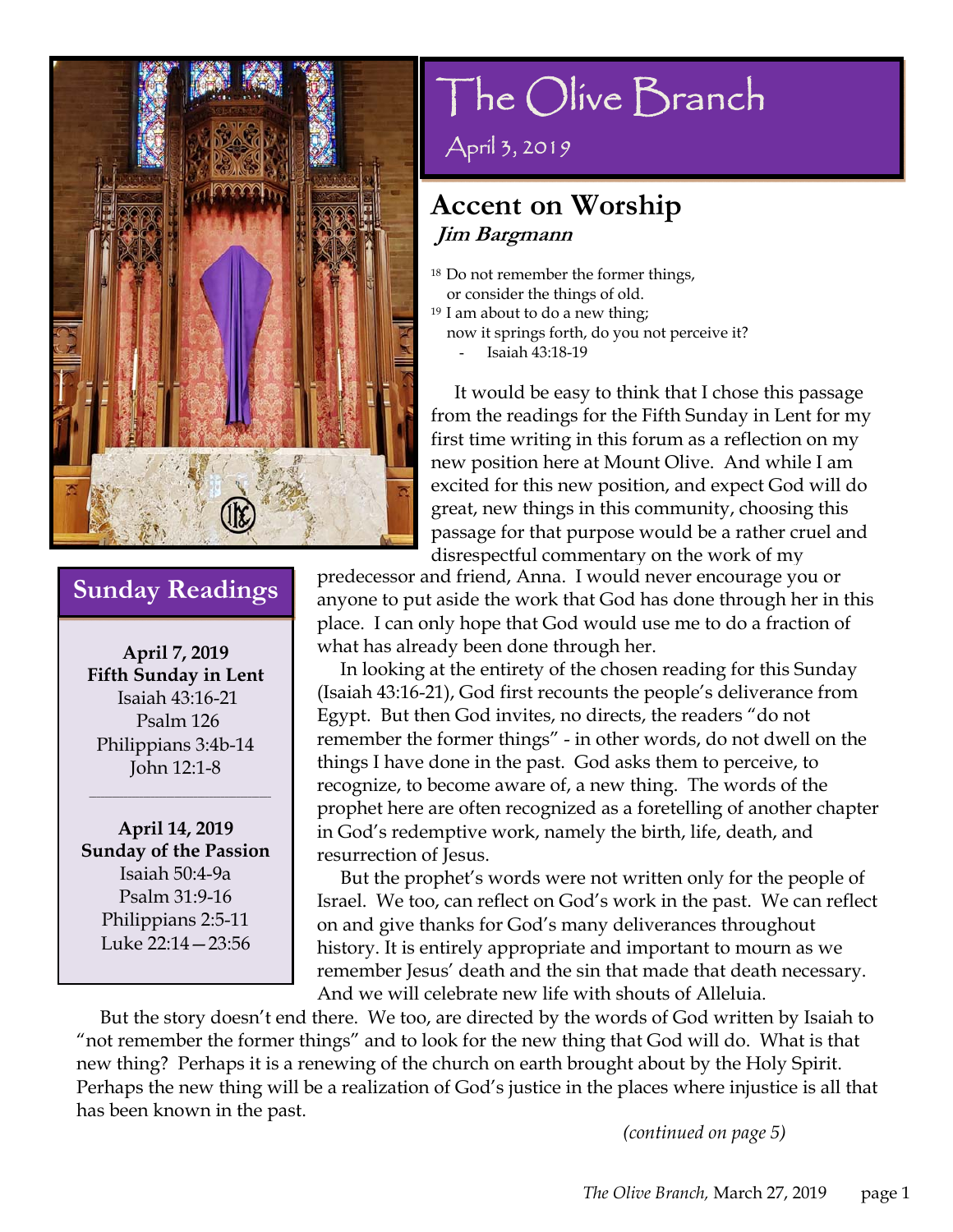#### **Sunday Adult Forums**

*Sunday, April 7:* "Paul's Letter to the Galatians," part 3

*Sunday, April 14:* Passion Sunday *– No forum this day*

#### **Lenten Prayers Available**

 Bread for the World offers another Lenten resource for your family. "Lenten Prayers for an End to Hunger" is a six-paneled table tent that can be placed on your dinner table or office desk. Each panel includes scripture readings, a prayer and suggested actions for each week. You may pick up your prayers on the table by the coat room or outside the main office. You might also want to take one to give to another family member or friend. Together we encourage each other to keep our Lenten disciplines.

#### **Test Your Climate Knowledge**

 The Missions Committee would like to challenge you on your understanding and knowledge of our beautiful Earth. NASA Global Climate Change web site offers quizzes to help us learn about vital signs of the planet. One quiz each week will be offered here until Earth Day to assist you in growing your stewardship of the Earth and all living things. Click the following link to take this week's quiz, "Precipitation and the water cycle." https://climate.nasa.gov/quizzes/water-cycle/

### **New Vicar Assigned for 2019-2020**

 Mount Olive's next vicar is Bristol Reading (pronounced like the railroad and the Pennsylvania city, not like the leisure activity), a student at Lutheran School of Theology at Chicago. She was assigned to us via LSTC because her husband, Michael, has taken a job with Target locally. Bristol has her BA in theology from Loyola University, Chicago, and an MA in ethics and social theory from Graduate Theological Union in Berkeley. Bristol will begin her vicar year earlier than we usually experience, the first week of June, since we have an opening, and since she'll be in the Twin Cities looking for something to do this summer.

#### **Book Discussion**

 The Book Discussion Group meets on the second Saturday of each month at 10 am in the West Assembly Area. All readers welcome!

 For the April 12 meeting they will read, *Spirit Car*, by Diane Wilson. For the May 11 meeting, *A Portrait of the Artist as a Young Man,* by James Joyce.

#### **Midweek Lenten Worship Wednesdays during Lent**

**Holy Eucharist at Noon, followed by Soup luncheon Evening Prayer at 7, preceded by Soup supper at 6 pm.**

#### **Paschal Garden**

 Volunteers will be on hand for three Sundays (March 31, April 7, and April 14) before, between, and following the liturgies to receive your donations to purchase Easter flowers for this year's Paschal Garden.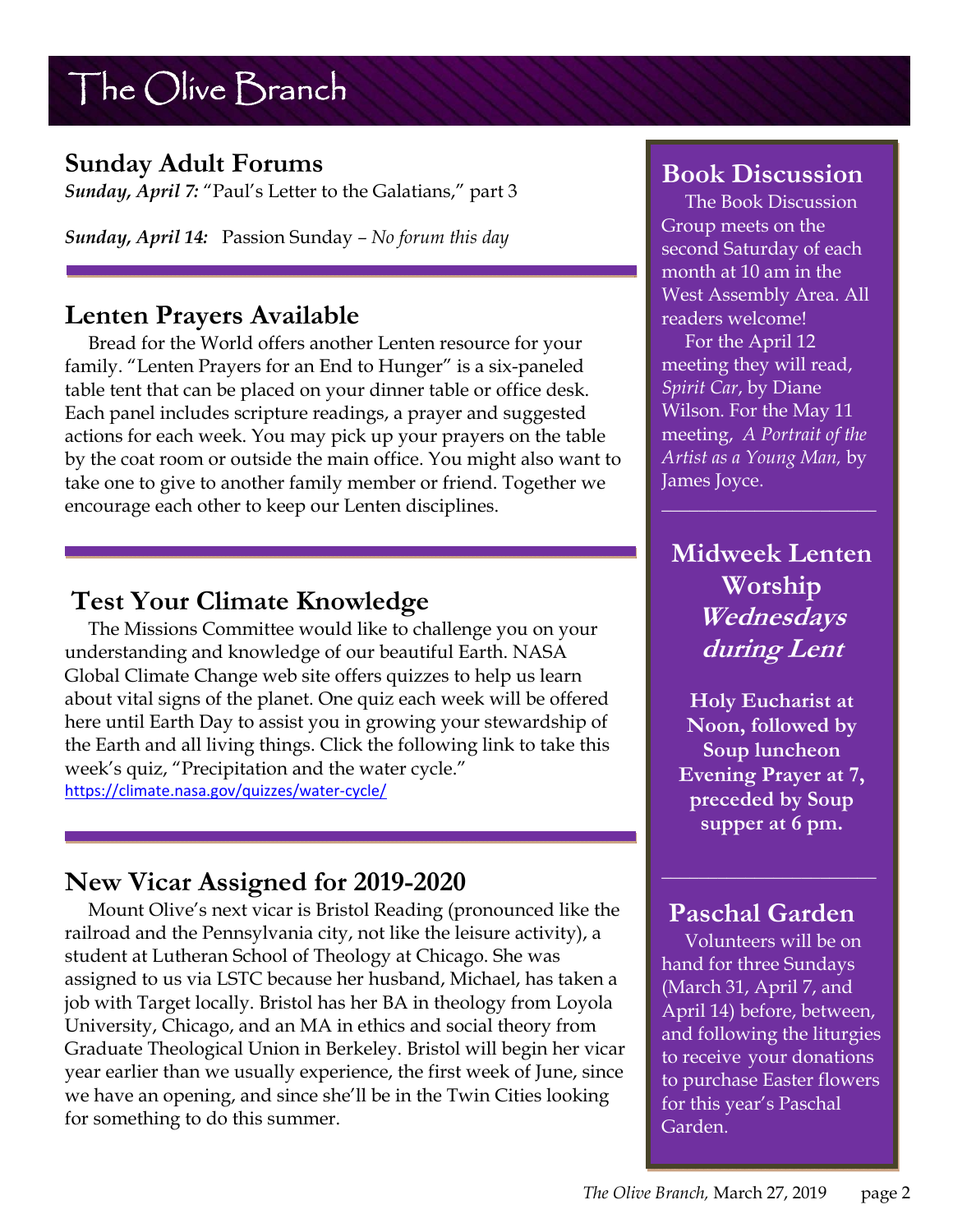# **Calendar**

| <u> Wednesday, April 3</u>                     |                                               |
|------------------------------------------------|-----------------------------------------------|
| $9:00$ am                                      | <b>Staff Meeting</b>                          |
| Noon                                           | <b>Midweek Lenten Eucharist</b>               |
| $1:00 \text{ pm}$                              | Soup lunch                                    |
|                                                | No Children's Choir rehearsals this evening   |
| $6:00 \text{ pm}$                              | Soup Supper / Centering Prayer                |
| 7:00 pm                                        | <b>Lenten Vespers</b>                         |
| 7:30 pm                                        | Cantorei rehearsal                            |
| 8:00 pm                                        | Narcotics Anonymous                           |
| Friday, April 5                                |                                               |
| $6:00 \text{ pm}$                              | N.A. First Friday social event                |
| $6:00 \text{ pm}$                              | Beating Guns Tour event (parking lot)         |
| <u>Saturday, April 6</u>                       |                                               |
| 9:00 am                                        | Church cleanup day                            |
| $10:00$ am                                     | <b>Foundation Board meeting</b>               |
| $11:00$ am                                     | Diaper Depot open                             |
| Noon                                           | <b>Community Meal</b>                         |
| $1-3$ pm                                       | Prayer Shawl group meets at Blackeye Roasting |
| <u> Sunday, April 7 – Fifth Sunday in Lent</u> |                                               |
| 8:00 am                                        | Holy Eucharist, followed by coffee &          |
|                                                | conversation                                  |
| $9:30$ am                                      | Sunday Church School / Adult Forum            |
| 10:45 am                                       | Holy Eucharist, followed by coffee &          |
|                                                | conversation                                  |
| Noon                                           | Theological Discussion group                  |
| <u>Monday, April 8</u>                         |                                               |
| $7:00 \text{ pm}$                              | Vestry meeting                                |
| $7:00 \text{ pm}$                              | Narcotics Anonymous                           |
| <u>Tuesday, April 9</u>                        |                                               |
| Noon                                           | <b>Bible Study</b>                            |
| 4-6 pm                                         | Diaper Depot open                             |
| 7:00 pm                                        | National Lutheran Choir rehearsal             |
| <b>Wednesday, April 10</b>                     |                                               |
| $9:00$ am                                      | <b>Staff Meeting</b>                          |
| Noon                                           | Midweek Lenten Eucharist                      |
| $1:00 \text{ pm}$                              | Soup lunch                                    |
| 5:30 pm                                        | Children's Choir supper                       |
| $6:00 \text{ pm}$                              | Children's Choir rehearsals                   |
| 6:00 pm                                        | Soup Supper / Centering Prayer                |
| $7:00 \; pm$                                   | <b>Lenten Vespers</b>                         |
| $7:30 \text{ pm}$                              | Cantorei rehearsal                            |
| 8:00 pm                                        | Narcotics Anonymous                           |

#### **Easter Parking**

 Just a reminder to members that there is another parking option available on Sundays in addition to the church lot across 31st St. Lots of spaces are available in the lot behind the Workforce Center on the southwest corner of Lake and Chicago. Several of us already park there, and it's very convenient. Please think about this option, especially for the upcoming Sundays around Easter, when we will have lots of guests at Mount Olive. The Workforce Center lot is available for public parking on Saturdays, Sundays and any legal holiday.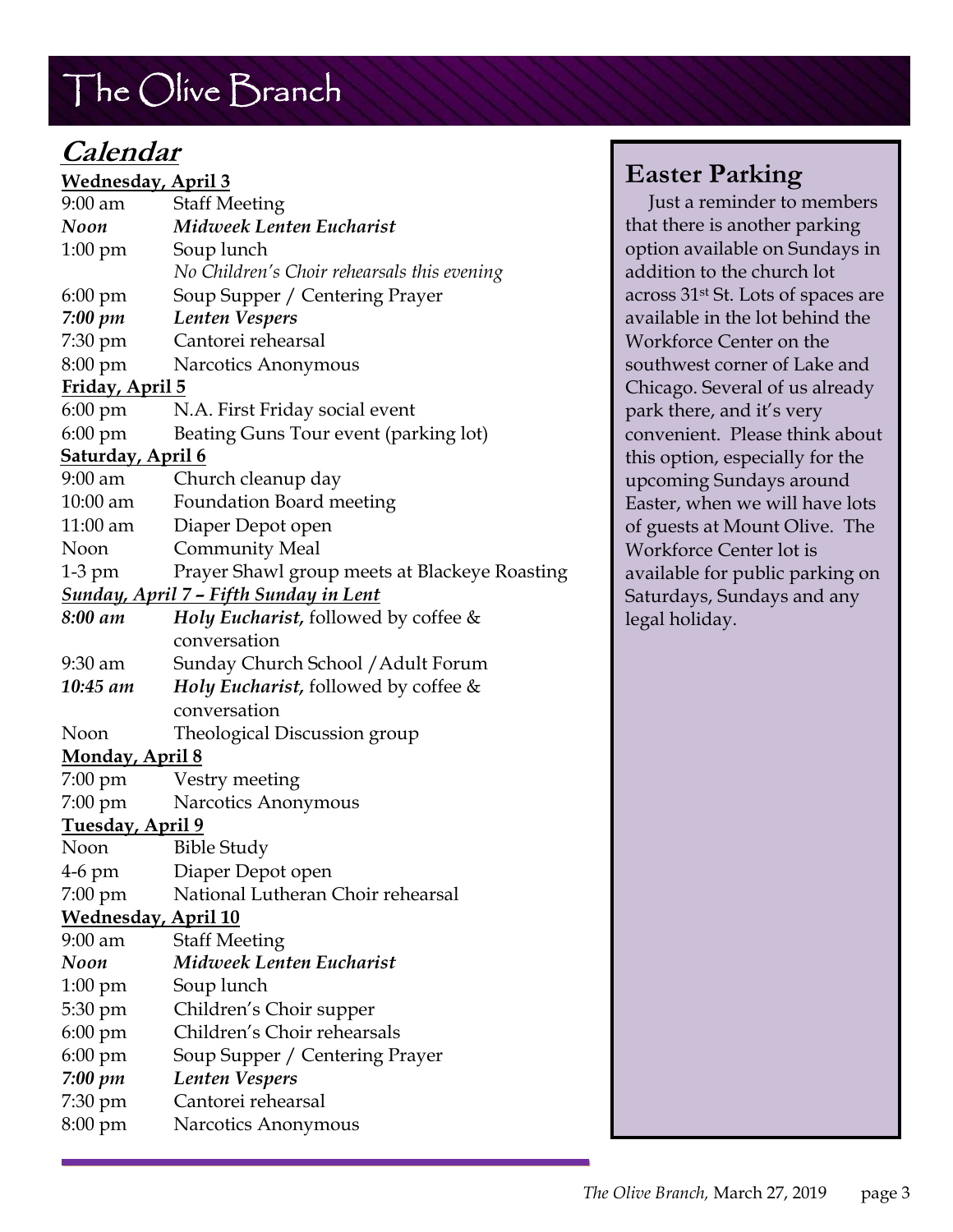### **An Invitation From Our Former Vicar**

*Dear Mount Olive Friends,* 

 *It was truly heartwarming to be back on March 3, 2019 to see and talk with so many of you! As you might have read in last week's Olive Branch, my ordination and installation is on Saturday, April 13, 2019, at 5:00 p.m., at House of Prayer in Richfield (7625 Chicago Ave. South). I've been called as their associate pastor.* 

 *I'm excited to announce that both Pastor Crippen and Cantor Cherwien have been busy working behind the scenes helping to plan this service and will be sharing their gifts on this most blessed day! I would be honored if you could attend.* 

 *All clergy are joyfully welcomed to vest and process. The color of the day is red. We'll be lining up at 4:50 p.m.* 

 *For all who like to sing, a "drop in" choir will rehearse at 3:30 p.m. the day of the service. I would love to hear Mount Olive voices!* 

 *Following the service, there will be an appetizer/dessert reception. Thank you for being a part of my journey and sharing this joy with me.* 

*- Kelly Sandin* 

#### **Property Committee Announces a Party, and You're Invited!**

OK. The headline was only to get your attention, a cheap trick to get you to read the following:

 The weather is warming, the birds are singing, the snow is melting. . . revealing bare ground and the ugly accumulated litter from a long winter. We need to tend to our grounds to make them beautiful for Easter and the summer. Help is needed. Here is the plan:

 **Saturday, April 6, 10 am to noon** - clean up litter, raking, tidying up. Free lunch provided for all who come . . . at the regular Community Meal.

 During the week following, a contractor will apply pre-emergent weed treatment, and deliver mulch for all the beds.

**Saturday, April 13, 9 am to noon** - spreading mulch on beds, tidying up, other chores to be designated, depending on how many workers are available. Refreshments? Yes. Lunch? Sorry.

There is a contingency plan just in case, but let's have no mention of " $b$ <sub>\_\_</sub> w<sub>\_\_\_\_</sub>\_\_\_\_\_\_\_\_\_r." Don't want to jinx the enterprise.

 So the committee can stay in touch with willing helpers, please call or email the office to indicate which day you can come.

A big, big THANK YOU, in advance.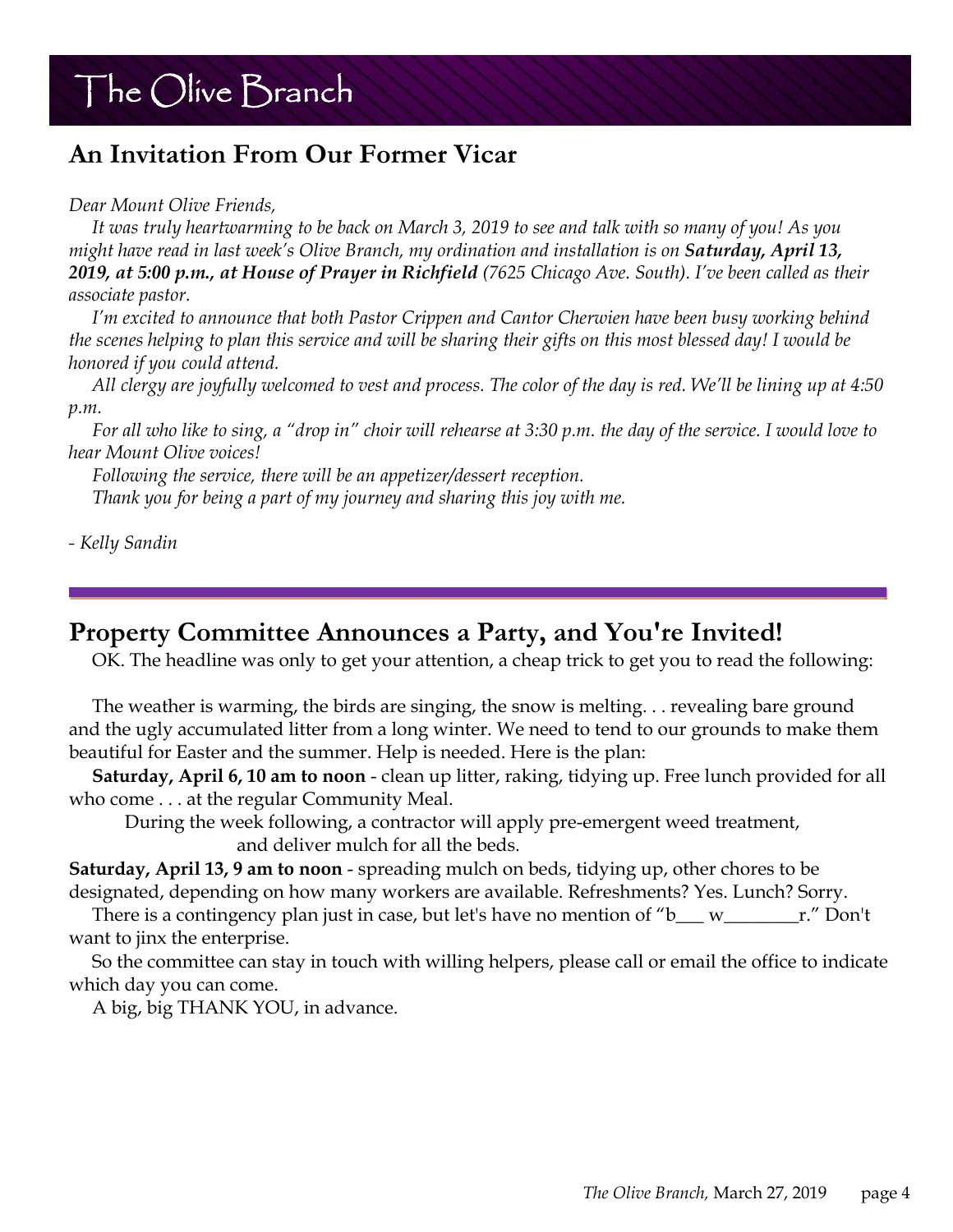#### **Accent on Worship, continued from page 1**

Perhaps the new thing will be healing of broken relationships. Or the new thing will be an invitation for all people to return to a life of love for fellow human and the earth. The reality is we don't know. What we do know is that God has done great things throughout history. It is good for us to remember - but not dwell - on those past things. At the same time, we look forward to the new thing God will do. In all likelihood, God is already doing it.

*- Jim Bargmann* 



**Bach-Tage and You: A Bit of Clarity?** 

 You've probably seen the brochures at church the past two Sundays. Is Bach-Tage for you? Yes, of course, if you can devote the time that weekend, and have the ability to learn the music on your own, in

 This is important. Coming to Bach-Tage prepared means the time in sessions with

Kathy Romey can be more valuable for everyone. There are helpful tools available to help with the note learning. Information about learning the music will come with the scores about four weeks in advance.

 Registration Fees for members of the Mount Olive community? Since Bach-Tage is now supported by the annual budget, the \$75 registration fee for you is waived. Of course, Bach-Tage is costly to present, even with additional grants from the Mount Olive Foundation and Music and Fine Arts. Realizing the cost, many participants from Mount Olive send a check anyway, as a contribution to keep the program strong. Most registrants from outside the community also add an extra donation as well. As a result, the basic fee has not been raised for the past 13 years.

 If you include a donation with your registration, the full amount is regarded a contribution, and will be recorded on your giving statement for the year.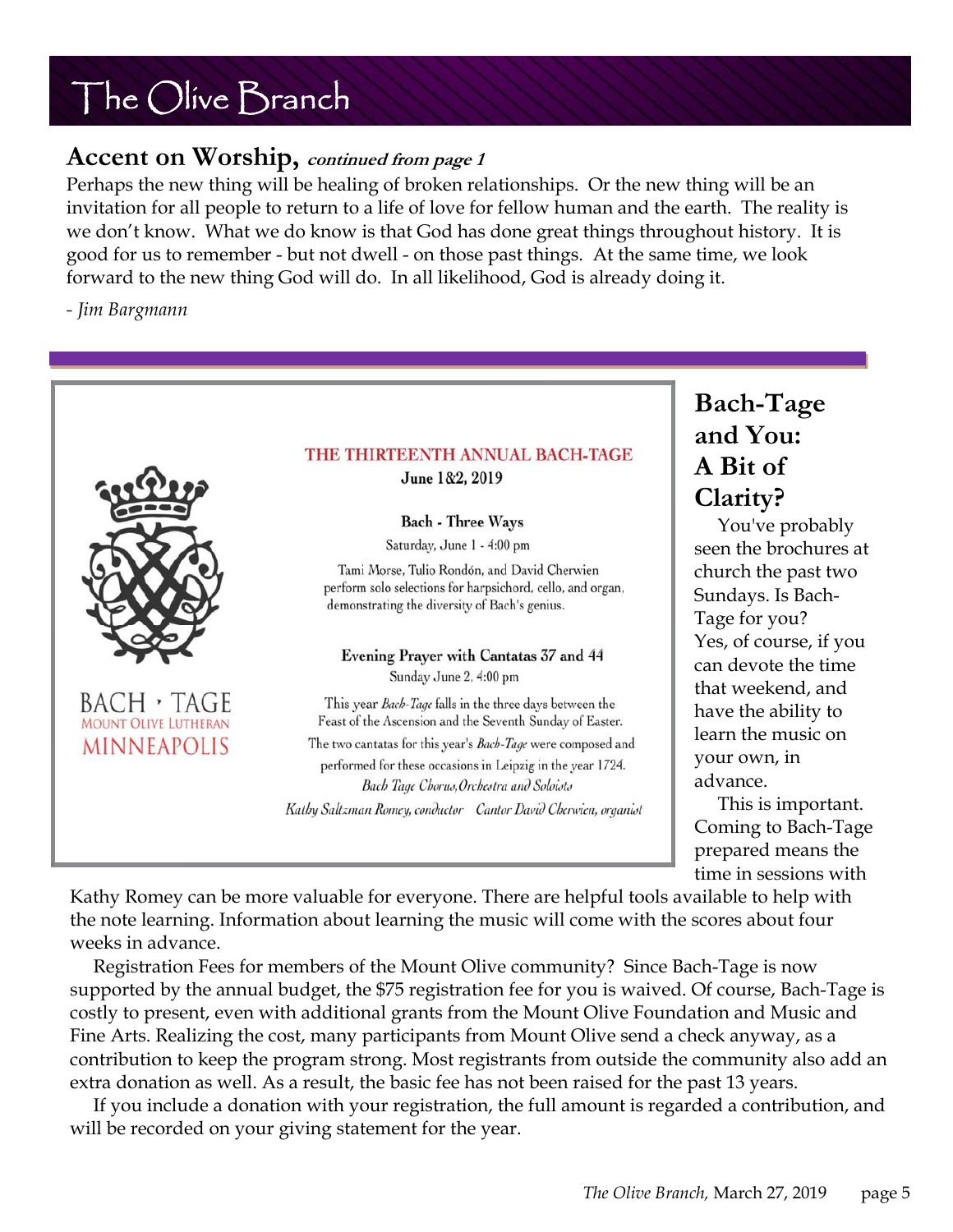#### **Holy Week at Mount Olive**

**Sunday, April 14:** *Sunday of the Passion / Palm Sunday* + Holy Eucharist, 8 & 10:45 am

**Mon.-Wed., April 15-17:** *Monday-Wednesday in Holy Week*  + Daily Prayer at Noon, in the side chapel of the nave, near the columbarium

> **Thursday, April 18:** *Maundy Thursday*  + Holy Eucharist, Noon + Holy Eucharist, with Washing of Feet, 7:00 pm

> > **Friday, April 19:** *Good Friday* + Stations of the Cross, Noon + Adoration of the Cross, 7 pm

**Saturday, April 20:** *Holy Saturday* + The Easter Vigil, 8:30 pm, followed by a festive reception in the Undercroft.

**Sunday, April 21:** *The Resurrection of Our Lord/Easter Day*

+ Festival Holy Eucharist at 8:00 and 10:45 am + Easter Carry-in brunch at 9:30 am

#### **Kingman Family Fire Relief**

 As most of you know, Anna Scott's parents and sister experience a devastating house fire a couple of weeks ago. They have lost everything in the house, but has asked that until insurance coverage is sorted out and they know what their future living arrangements are, we should hold off on any specific donation of items that they could use. Therefore, they are asking people to give through an online fund that has been set up in their name. To donate, go to www.gofundme.com, search for Scott and Heidi Kingman's page, and make your donation through the website. If you prefer, leave a donation marked "Kingman family" in the church office, and we'll see that it gets to the right place. If and when the Kingmans identify other needs, the congregation will be informed.